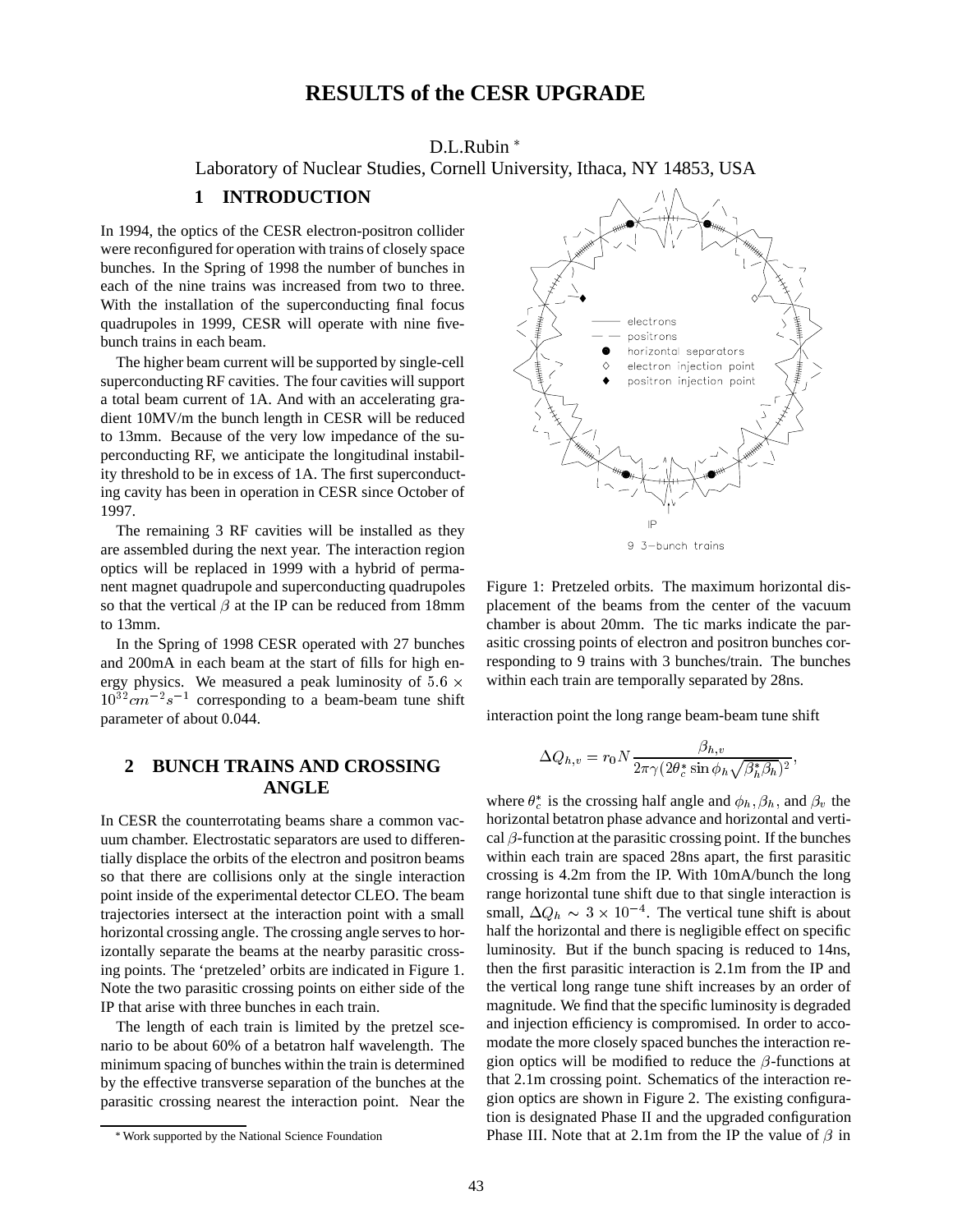the Phase III interaction region is less than 40m, which is typical of the amplitude of the  $\beta$ -function throughout the machine arcs.



Figure 2: Upper plot shows optical functions in Phase II IR based on 1.5m long permanent magnet quadrupole(REC). With installation of superconducting quadrupoles (Q1 and Q2) in Phase III,  $\beta_v^* \sim 10 \, mm$  and  $\beta_v$  at the parasitic crossing 2.1m from the IP is  $30m$ .

### **3 LONG RANGE BEAM-BEAM EFFECTS**

In a single turn each bunch of electrons has a close enounter with all 27 bunches of positrons (3 cars in each of 9 trains). The result of the close encounters is that the closed orbit and optical functions of the electron beam depends on the current in the positron beam. Furthermore, the displacements and  $\beta$ -function at parasitic crossings experienced by cars at the ends of the trains are different than for cars in the middle of the train. Therefore the optical functions of an electron bunch depend on its location in the train. The lower plot in Figure 3 indicates the betatron tune of a single bunch in one beam as a function of the current in each of 27 bunches in the opposing beam. The effect of the collision at the interaction point is excluded. The upper plot in Figure 3 shows the tune of each of the bunches in one beam with fixed current in the opposing beam. The bunch to bunch variation is small compared to the fundamental beam-beam tune shift.

## **4 INJECTION**

The effect of the multiple parasitic long range interactions is perhaps most evident during the injection process. At the conclusion of a luminosity run, the remaining electrons are extracted and then the positron beam is topped off. About  $10<sup>4</sup>$  cycles of the linac-synchrotron injector are required to refill the positrons. Then the horizontal electrostatic separators are powered so that the electron and positrons bunches will be horizontally separated at the interaction point as well as at all of the parasitic crossing points. Injection is into the horizontal phase space so that



Figure 3: Upper plot indicates betatron tune of each of the bunches in one beam with fixed current of 10mA/bunch in the opposing beam. The lower plot shows the dependence of the tune in the bunches in one beam on the current in the opposing beam.

the injected bunch executes horizontal betatron oscillations about the closed orbit of the electrons. The oscillation amplitude decays with the characteristic radiation damping time of about 10,000 turns. During the first several hundred turns, an injected bunch will experience many very near encounters with the counterrotating stored positrons. Electrons that approach the core of the positron beam are subjected to a strong vertical focusing force[1]. The phase space density and focal strength of the positron beam is reduced by operating with the tunes of the positron beam near the coupling resonance, and introducing skew quadrupoles into the lattice.

Because the horizontal closed orbits of electron and positron beams are different, the tunes of the two beams can be set independently by manipulating the sextupole distribution. We define tonality as the difference in tunes. As noted above, the positrons are tuned to the coupling resonance. The horizontal tune of the electron beam is set well below the horizontal tune of the positron beam, limiting the transverse coupling of the electrons. Electron injection is most efficient if the electron and positron horizontal tunes are very different, (large horizontal tonality). Presumably the tune difference decouples the betatron motion of the two beams.

### **5 LONGITUDINAL INSTABILITY**

A longitudinal coupled bunch instability is excited by high Q parasitic modes in the normal conducting RF acceler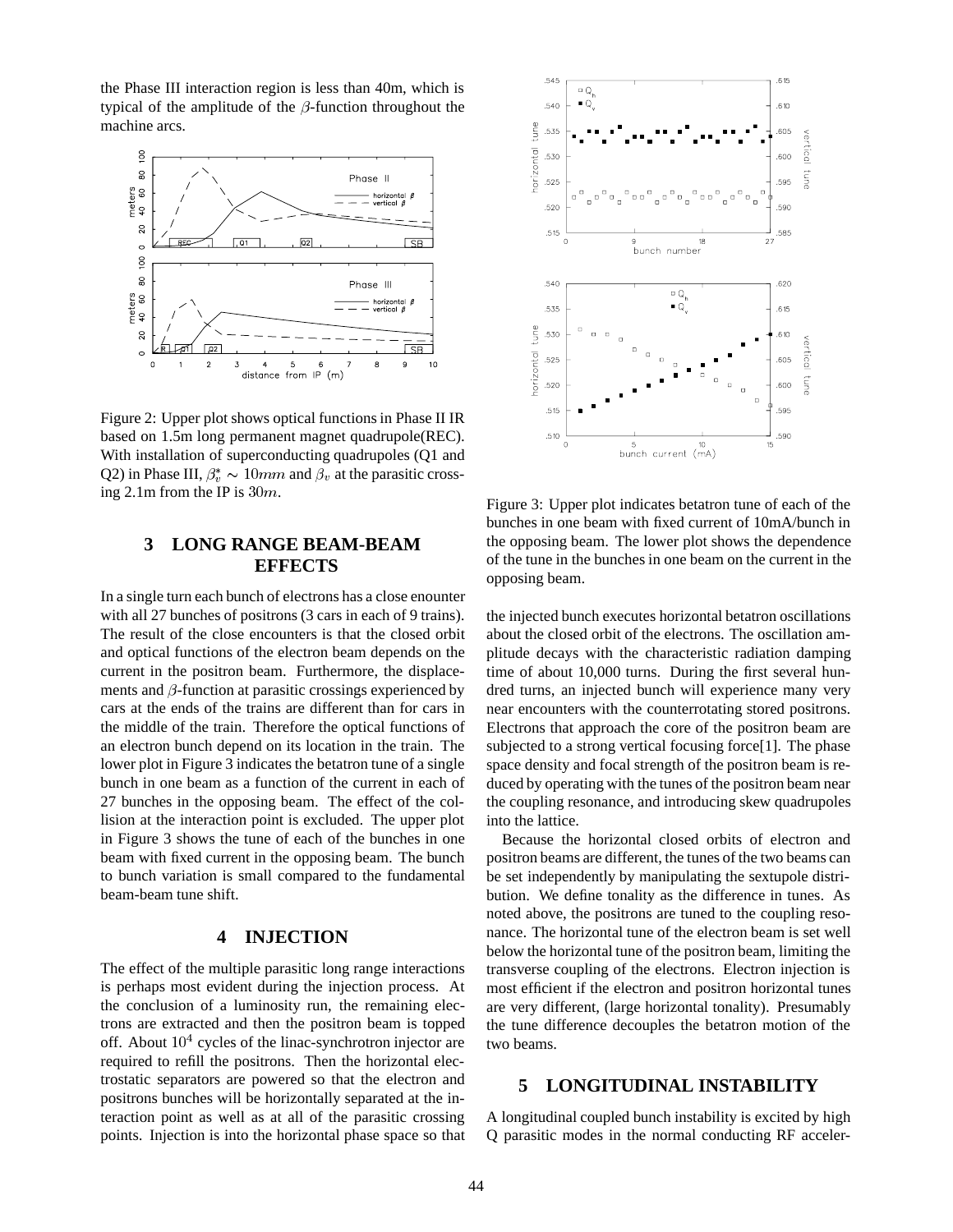ating cavities. The instability threshold depends in detail on the number and distribution of bunches in the beam. The threshold is sensitive to the temperature of the RF cavities and therefore to the frequency of the higher order modes[2]. In addition, a longitudinal coupled bunch mode is excited by interaction of the beam with the cavity fundamental[3]. With the replacement of the room temperature 5-cell cavities with single cell superconducting cavities, the total impedance at the fundamental will decrease by a factor of fifteen and all of the high Q parasitic modes will be eliminated. We anticipate that the longitudinal instability threshold will be well in excess of the 1A design current.

A longitudinal feedback system has been implemented so that we can continue to increase total beam current while the remaining superconducting RF cavities are being assembled. The system consists of a receiver, a digital filter processor, power amplifier, and kicker. The receiver is essentially a phase detector. The signal from a beam position monitor is mixed with the CESR RF reference. The amplified output is proportional to the arrival time of the bunch.

The signal processor operates at the maximum bunch frequency of 71MHz (minimum spacing of 14ns), with an in line pedestal correction[4]. A two pole low pass filter eliminates spurious high frequencies including the betatron frequencies, from the digitized signal. The low pass filter is followed by a tuneable band pass filter. Both filters are infinite input filters fabricated with programable array logic.

A horizontal stripline kicker couples to the longitudinal motion of the beam. There is finite dispersion in the lattice at the location of the kicker. A differential pulse on the two plates of the stripline generates a horizontal kick that drives the beam longitudinally by modulating the path length of the beam. A common pulse on the two plates couples to the beam energy via the voltage developed across the gap at the end of the kicker plates.

During the past year a broadband analog power amplifier was used to drive the kicker differentially. In the next few months the analog amplifier will be replaced by a fixed amplitude pulser[5]. The pulser will drive the stripline in the acceleration mode to minimize coupling to the betatron motion. At each bunch passage, the modulator sends an 1100V pulse to the kicker if the digitized error signal is greater than a random number. The sign of the kick for the fixed pulse can be reversed by advancing the pulse so that the bunch passage is coincident with its reflection.

The instability excited by the cavity fundamental corresponds to a single multi-bunch mode at the synchrotron sideband below the first revolution harmonic. The phase of the RF cavity drive is modulated at the frequency of the sideband to damp the instability.

#### **6 SUPERCONDUCTING RF**

A single cell, superconducting RF cavity system has been developed to support the high current multiple bunch beams in CESR[6]. The accelerating mode resonates at 500MHz. The impedance in the fundamental of the single cell cavity is 1/15 of the 5-cell copper cavity that it replaces. Due to the open geometry of the cell and large beam tube, the R/Q of the higher order modes is small. Furthermore, all of the higher order modes propagate along the 24cm diameter beam tube to ferrite absorbers that line that same beam tube outside the cryostat. The Q values of higher order modes are less than  $\sim 100$ .

RF power is transmitted into the cavity through a waveguide input coupler and a planar ceramic waveguide window. The cavities are designed to operate at a gradient of 10MV/m while transmitting 325kW to the beam. Four cavities will support a 1A beam with a bunch length of 13mm.

The first superconducting cavity was installed in CESR in October 1997. The accelerating voltage was set to 1.9MV to match the copper cavity that it replaced. With pulse processing and CW operation with beam, the power that could be transmitted to the beam through the cavity increased to 140kW. Continued processing was ineffective at raising that limit. The cavity was then warmed to room temperature, the window was baked, and condensates on the window and waveguide coupler were pumped out. Subsequently, 180kW could be transmitted to the beam. The total transmitted power was limited only by the room temperature cavity with which the superconducting cavity shares a single klystron. The processing history is shown in Figure 4. The superconducting cavity has suppported a CESR record total beam current of 450mA.



Figure 4: Window/coupler processing history of superconducting RF cavity. The open and closed circles correspond to the start and end of pulse processing. The shaded region in February indicates cavity warmup.

The second superconducting cavity will be installed in October 1998 and the remaining two cavities in the Spring of 1999.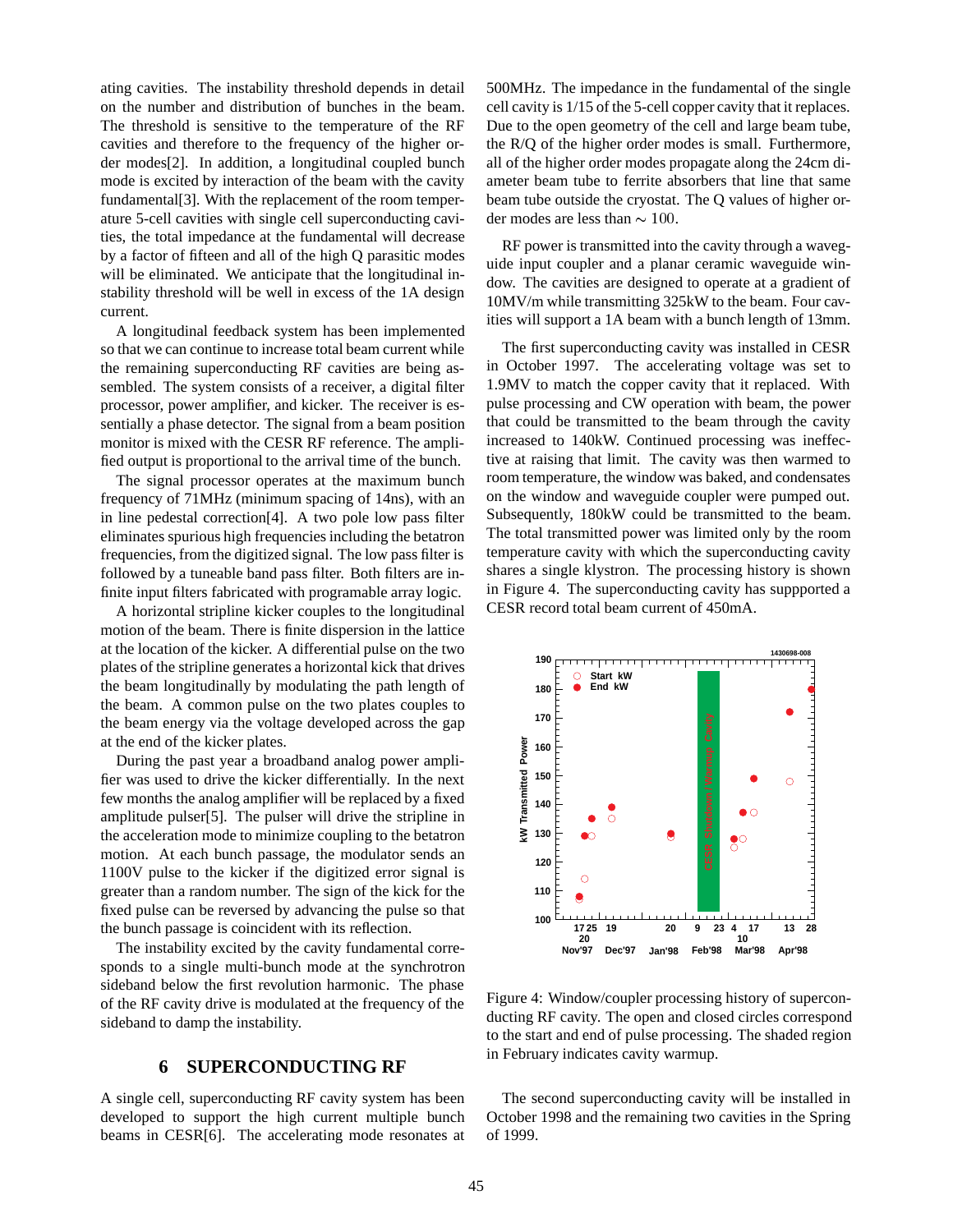#### **7 CURRENT LIMITS**

During the past few years the current limiting phenomona have included overheated vacuum components, longitudinal instability, cavity and window arcs, separator photocurrents, and losses associated with bringing beams into collision. Our goal is that the storage ring support a total beam current of 1A. Many vacuum chamber components have been modified for better cooling or masked from offending synchrotron radiation. The longitudinal instability is now effectively damped by feedback. Both superconducting and room temperature RF cavities have responded successfully to beam processing.

There are at least two distinct sources of photocurrent in the electrostatic separators. Photoelectrons are produced where direct synchrotron radiation strikes the copper absorbers. Current develops between the absorber and the positive separator plate. Permanent magnets are placed around the absorbers to trap photoelectrons, significantly reducing the current from ground potential to positive plate.

Indirect photons that have scattered at least once in the adjacent vacuum chambers strike the negative plate. The resulting photocurrent flows between the plates and appears as an equal current on the positive and negative power supplies. In an attempt to reduce the intensity of indirect photons, the neighboring vacuum chamber has been modified with shallow steps so that single scattered photons cannot reach the negative plates. The high voltage power supply, which had limited at 5.7mA has been replaced with a 16mA device. The modified chamber and higher current supply were installed within the last few weeks.

The transition from injection conditions, where the beams are separated at the interaction point, to colliding beams, involves changes in orbits, tunes, tonalities and chromaticity. Because of the current dependent distortion of orbits and optical functions of one beam on the other described above, each incremental increase in beam current that we bring to collision requires modification of the operating point. We find the higher current operating point empirically.

## **8 LUMINOSITY**

Beam-beam performance depends critically on transverse coupling and solenoid compensation, tonality, the sextupole distribution and the vertical orbit. The sextupole distribution is designed to minimize the amplitude and energy dependence of the optical functions and to maximize the effective linear aperture. Control algorithms are implemented that permit variations in chromaticity and tonality that preserve the other features of the distribution. In general we find that the maximum beam-beam tune shift is achieved at the minimum chromaticity consistent with good beam lifetime, typically a few units less than zero.

As has been observed at other electron positron colliders, beam-beam performance at CESR depends on the details of the vertical orbit[7]. The sensitivity to vertical orbit is presumably related to the transverse coupling of a beam

that is off axis in sextupoles, the vertical dispersion generated in a beam that is displaced in quadrupoles, and perhaps nonlinearity of the vertical correctors themselves. The phenomona are not well understood and the orbit is tuned empirically to maximize luminosity.



Figure 5: Luminosity and beam-beam tune shift parameter vs bunch current.

Beam-beam coupling is monitored by vertically shaking one beam at a frequency far from the machine tunes, and measuring the response of the opposing beam at the shaker frequency with a lock-in amplifier[8]. With appropriate gating we measure the beam-beam coupling, which is proportional to the luminosity, for each pair of colliding bunches independently. We find that the vertical orbits of the bunches are not identical, and that the luminosity is optimized for each bunch in the train with a slightly different vertical orbit. The effect is thought to be due to wakefields.

The current dependence of luminosity and beam-beam tune shift parameter is shown in Figure 5. The peak luminosity, and daily integrated luminosity have continued to rise with increasing beam current and beam-beam tune shift parameter. The parameters describing the CESR configuration (CESR Phase II) and performance in the Spring of 1998 are summarized in Table 1. For the 1997 calender year CESR integrated  $3400pb^{-1}$  and to date  $1851pb-1$  in 1998. Our most recent full month of operation, April, 1998 was also our best and we accumulated  $498pb^{-1}$ . The maximum total beam current brought to collision is 435mA. The monthly integrated luminosity history is shown in Figure 6.

#### **9 PHASE III**

Phase III of the CESR luminosity upgrade involves replacement of the final focus quadrupoles and interaction region